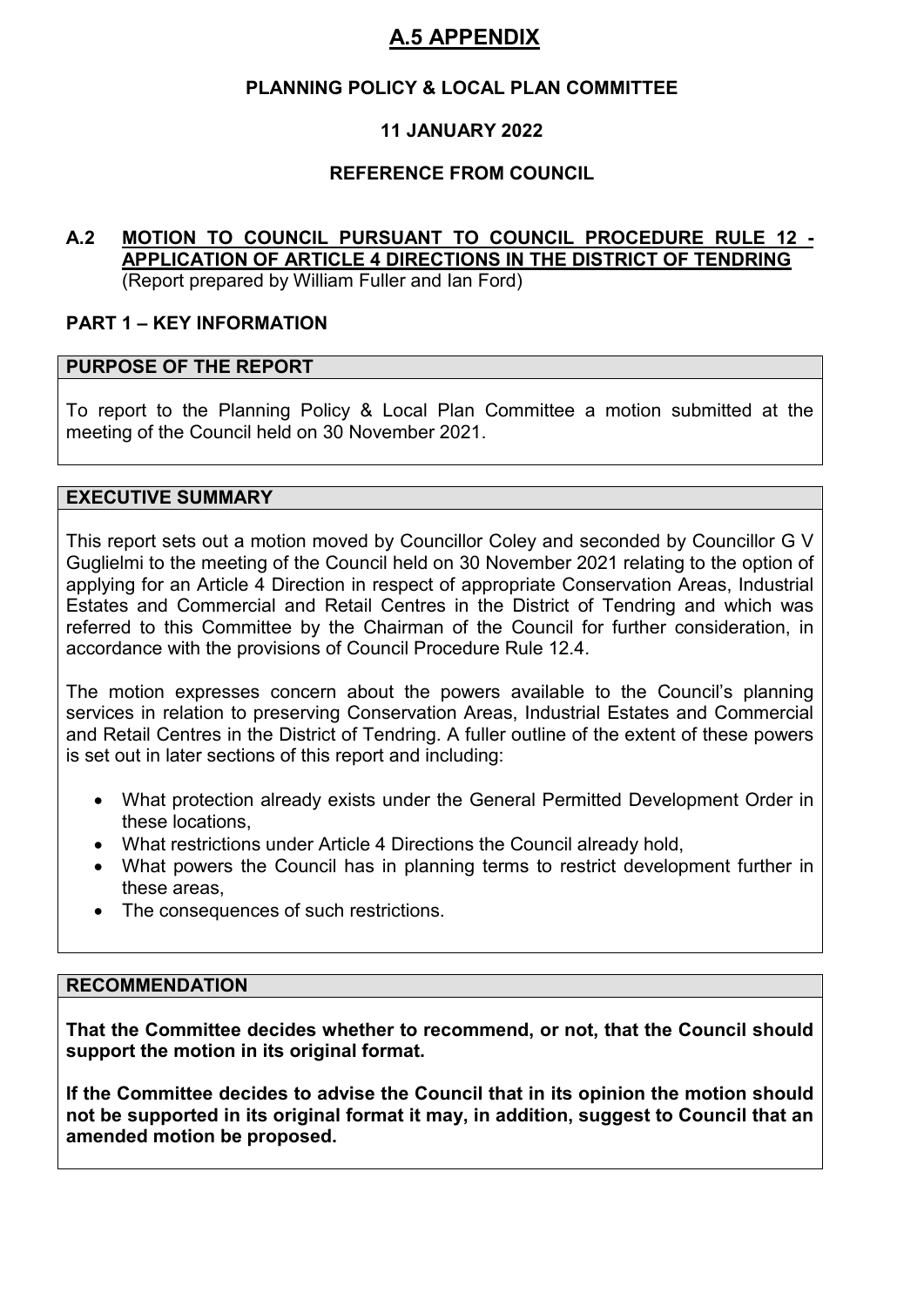## **PART 2 – SUPPORTING INFORMATION**

### **Rule 12.6 Referred Motion**

In accordance with Council Procedure Rule 12.6 (Referred Motions – Right of Mover to Attend Meeting), Councillor Coley has been notified to attend the meeting to answer any questions and/or points of clarification, if requested.

#### **LEGAL**

Council Procedure Rule 12.5 (Referral of Motions) states that:-

*"Where a motion has been referred in accordance with Rule 12.4 the Cabinet or any relevant Committee shall (subject to the provisions of Rule 12.6) be required to consider such motion and to advise the Council (by no later than the second Ordinary Meeting of the Council held following the date of Council's referral\*) of their opinion and reason as to whether such motion should be supported in its original format.* 

*Prior to making its decision Cabinet or the relevant Committee may following consultation with Officers, require further information to be presented to them for consideration on the implications of the proposed motion. Such a report must be considered in a timely manner.* 

*If the Cabinet or relevant Committee decides to advise the Council of its opinion that such*  motion in its original format should not be not supported, the Cabinet or relevant *Committee may, in addition, suggest to the Council that an amended motion be proposed.* 

*Once Cabinet or any relevant Committee has considered the motion it will be referred back to Council with the recommendation. If an amended motion is proposed by Cabinet, or relevant Committee, when presented back to Council, the amended motion will be debated first, in accordance with Rule 16.5 and Rule 16.10 (b)."* 

**\*** In this instance the relevant Full Council meeting is on 29 March 2022.

The making of Article 4 directions is an executive function and consequently, the Planning Policy and Local Plan Committee and full Council are limited in being able to make recommendations to Cabinet for consideration. All decisions made by Tendring District Council must follow the general principles of decision making, as set out in Article 13 of the Council's Constitution:

## **13.02 Principles of Decision Making**

All decisions of the Council will be made in accordance with the following principles:

- (a) Proportionality (i.e. the action must be proportionate to the desired outcome);
- (b) Due consideration of all the relevant factors and options, taking into account the results of any consultation undertaken and the professional advice of Officers<sup>:</sup>
- (c) Respect for human rights, and equality and diversity;
- (d) A presumption in favour of openness;
- (e) Clarity of aims and desired outcomes; and
- (f) Transparency (i.e. explaining what options were considered and giving the reasons for that decision).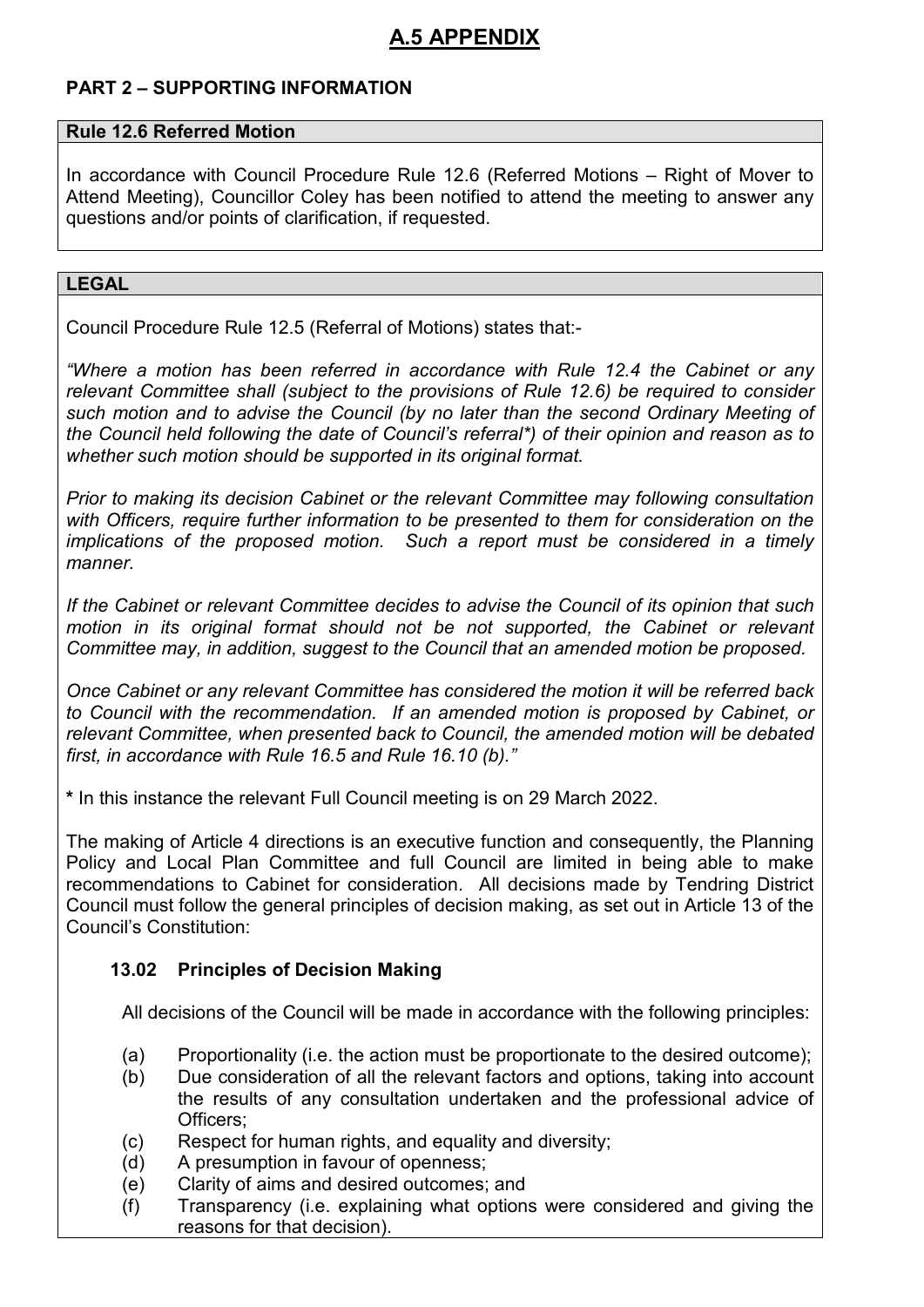In addition, decision-makers will follow the relevant procedure rules, as set out in Part 5 or Article 7, as appropriate when considering the matter.

The full implications of the proposals referred to in the motion are unknown at this stage and would require further research before an informed decision could be made. Alternatively, any recommendation to proceed would be subject to the implications being fully considered by Cabinet prior to approvals, to ensure any action was taken in accordance with the Council's Budget and Policy Framework.

### **RESOURCES AND RISK**

**Resources:** TDC Officers are advising on the consequences of Article 4 and will invite (where appropriate) input of Essex County Council Place Services (in regards to Conservation Areas) under an existing service level agreement. If a decision is taken to explore further the option of imposing further Article 4 Directions with a view to making such Directions, there will be considerable resource implications in assessing the applicability, justification and necessary detail of Article 4 Directions in different areas of the District. There will also be the processes for formal consultation for the individual Directions and obtaining Secretary of State approval which will have administrative and legal costs.

**Risks:** Whilst it is possible that the implementation of further controls under Article 4 Directions within Conservation Areas could support the protection of Tendring's heritage, it should be noted that using such powers to control conversions to housing and other commercial uses could impact upon the Council's aspiration to deliver high quality housing and also has the potential to impact the economy of Tendring.

### **OTHER IMPLICATIONS**

**Consideration has been given to the implications of the proposed decision in respect of the following and any significant issues are set out below.** 

### **Crime and Disorder**

There are none.

**Equality and Diversity**

There are none.

**Health Inequalities** 

There are none.

**Consultation and Public Engagement** 

See separate section.

**Carbon Neutrality** 

No adverse impact overall.

### **Area or Ward Affected**

All Wards are potentially affected.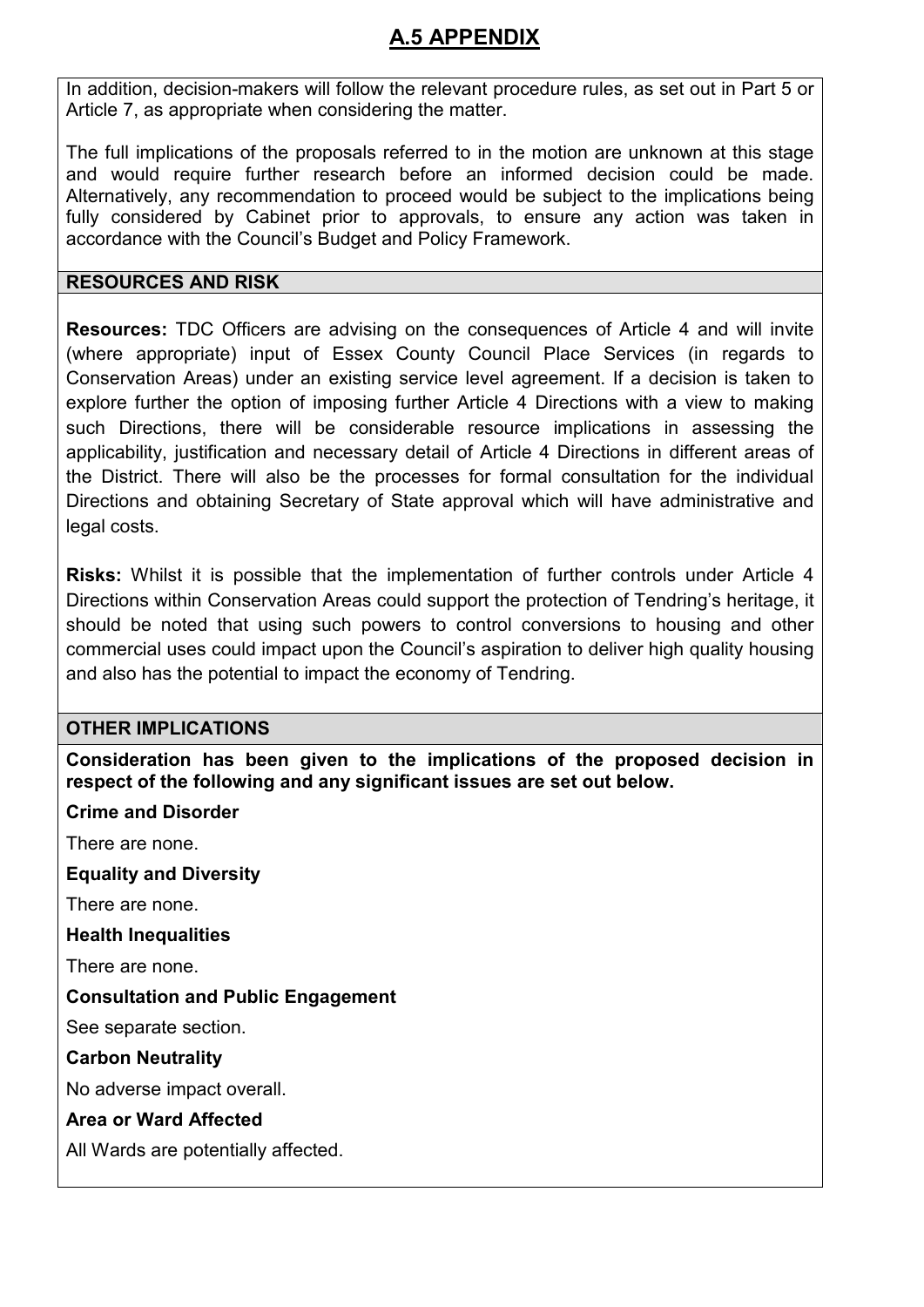### **BACKGROUND**

At the meeting of the Council held on 30 November 2021 (Minute 90 refers), the following motion was moved by Councillor Coley and seconded by Councillor G V Guglielmi and, in accordance with Council Procedure Rule 12.4, stood referred to the Planning Policy & Local Plan Committee for further consideration:

*"In order to preserve Tendring's uniqueness, heritage, amenity areas and the established areas of industrial and commercial activity:-* 

*This Council requests its Cabinet to explore the option of applying for an Article 4 Direction in respect of appropriate Conservation Areas, Industrial Estates and Commercial and Retail Centres in the District of Tendring."* 

On further discussions with Councillor Coley, it has been determined that the key areas of concern revolve around the following issues:

- Inappropriate permitted changes of use of property to residential dwellings which can result in an incompatible mix of uses – particularly in predominantly commercial areas and above shops;
- Permitted changes of use to residential dwellings that provide substandard levels of private amenity space;
- The inability to secure financial contributions from permitted developments for infrastructure such as children's play areas;
- Permitted changes in Conservation Areas that can impact on the character and setting of listed buildings; and
- Conversion and redevelopment of agricultural buildings to residential dwellings which have a negative impact on the countryside.

### **The General Permitted Development Order**

Permitted development rights are a provision of the national planning system that automatically grants consent for certain building works and changes of use to be carried out without the need to apply for planning permission. Permitted development rights are subject to certain conditions, size thresholds and limitations to control impacts and to protect local amenity – but generally allow many types of development to take place without any control from the local authority.

The General Permitted Development Order (GPDO) covers a vast variety of land uses and sets out the permitted development rights that exist for each. For the purposes of this report, Officers have focussed on the permitted development rights most pertinent to the particular concerns identified by Councillor Coley.

#### **Commercial Permitted Development**

Part 7 of the General Permitted Development Order provides for non-residential (commercial) extensions and alterations. In very brief it allows, without the need for planning permission:

Commercial and business properties (Use Class E)

• Buildings can be extended by 50% or 100 square metres in floor area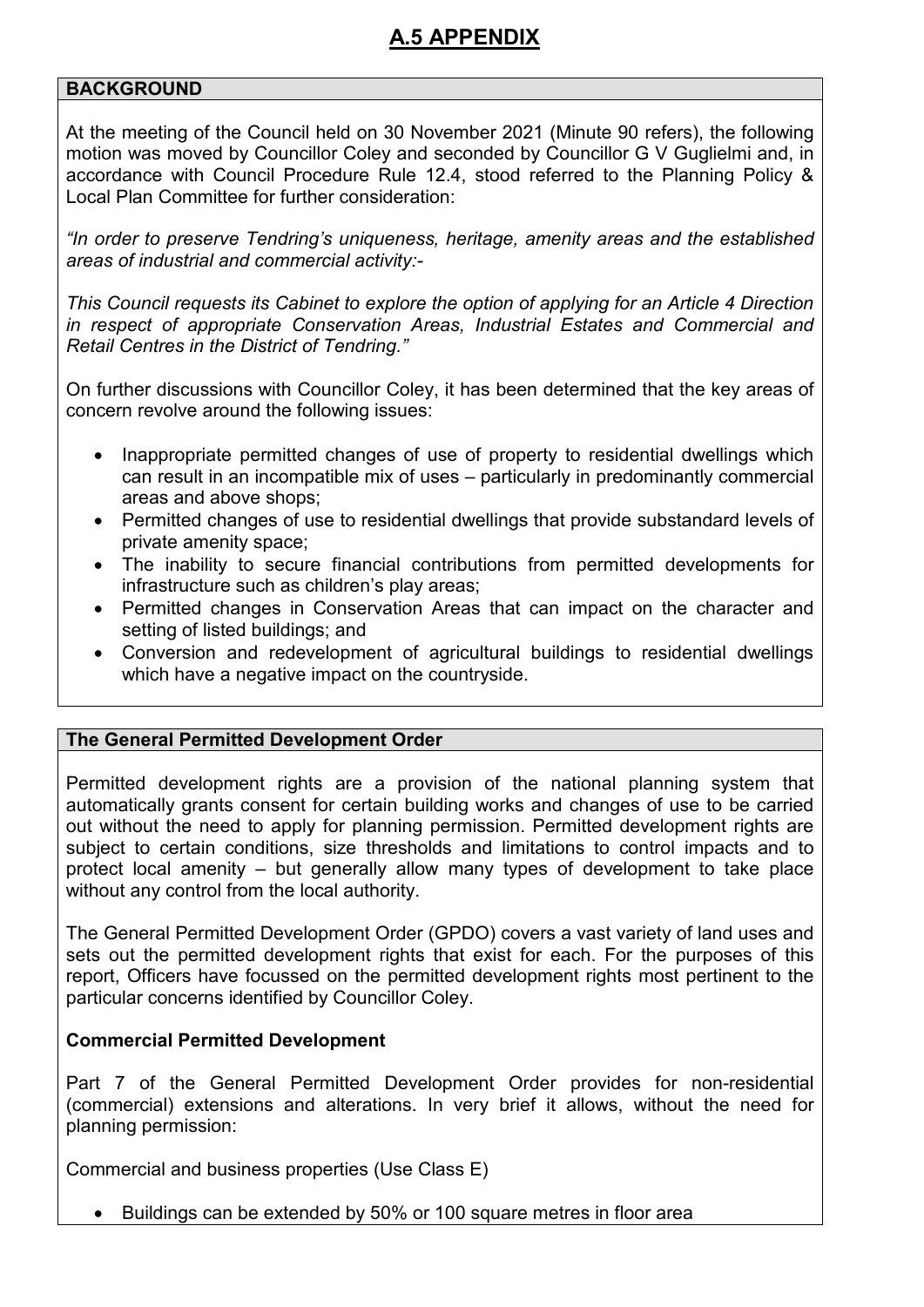- Buildings can be extended up to, but no higher than 4 metres
- New development may not include the insertion or alteration of a shopfront

Industrial building or warehouse (Use class B1 and B8)

- No more than 200 square metres for a new building within a commercial site
- Extensions of no more than 50% or 1000 square metres in floor area
- Extensions of no more than 15 metres high

### **Restricted Permitted Development within Conservation Areas**

Within Conservation Areas (and Areas of Outstanding Natural Beauty) the following additional restrictions apply:

## **Residential/householder development in Conservation Areas**:

- No side extensions are permitted
- No cladding and pebbledash
- No dormers on front and rear (in all other cases front facing dormers are not permitted)
- No outbuilding to side
- Photovoltaic as far as practical out of sight
- Chimneys and vent pipes not permitted if they are on wall or roof fronts a highway and principle or side wall
- Satellite dishes and antenna not permitted mounted on chimney wall or roof slope fronting highway

### **Commercial and business development in Conservation Areas:**

- Extensions limited to 25% of original building or 50 sq m (half the standard allowance); materials must be similar; and extensions not permitted if within 2m of any boundary.
- Click and collect not permitted.
- Modification of loading bays not permitted.
- Industrial and Warehouse new buildings 100 sq m (half standard allowance).
- Extensions 10% of original floorspace or 500 sq m (standard is 50% or 1000 sq m)
- Industrial and Warehouse buildings, extensions and alterations must use similar materials.
- Waste management facilities no extensions, alterations or replacement plant or machinery permitted

From the above, it is clear to see that there are already a number of restrictions in place controlling development of a commercial or business use and further restrictions within Conservation Areas. However, concern has been raised about some of the development that has been allowed in Conservation Areas including the inappropriate changes of use of property to residential dwellings which can result in an incompatible mix of uses, particularly in predominantly commercial areas and above shops. Concerns have also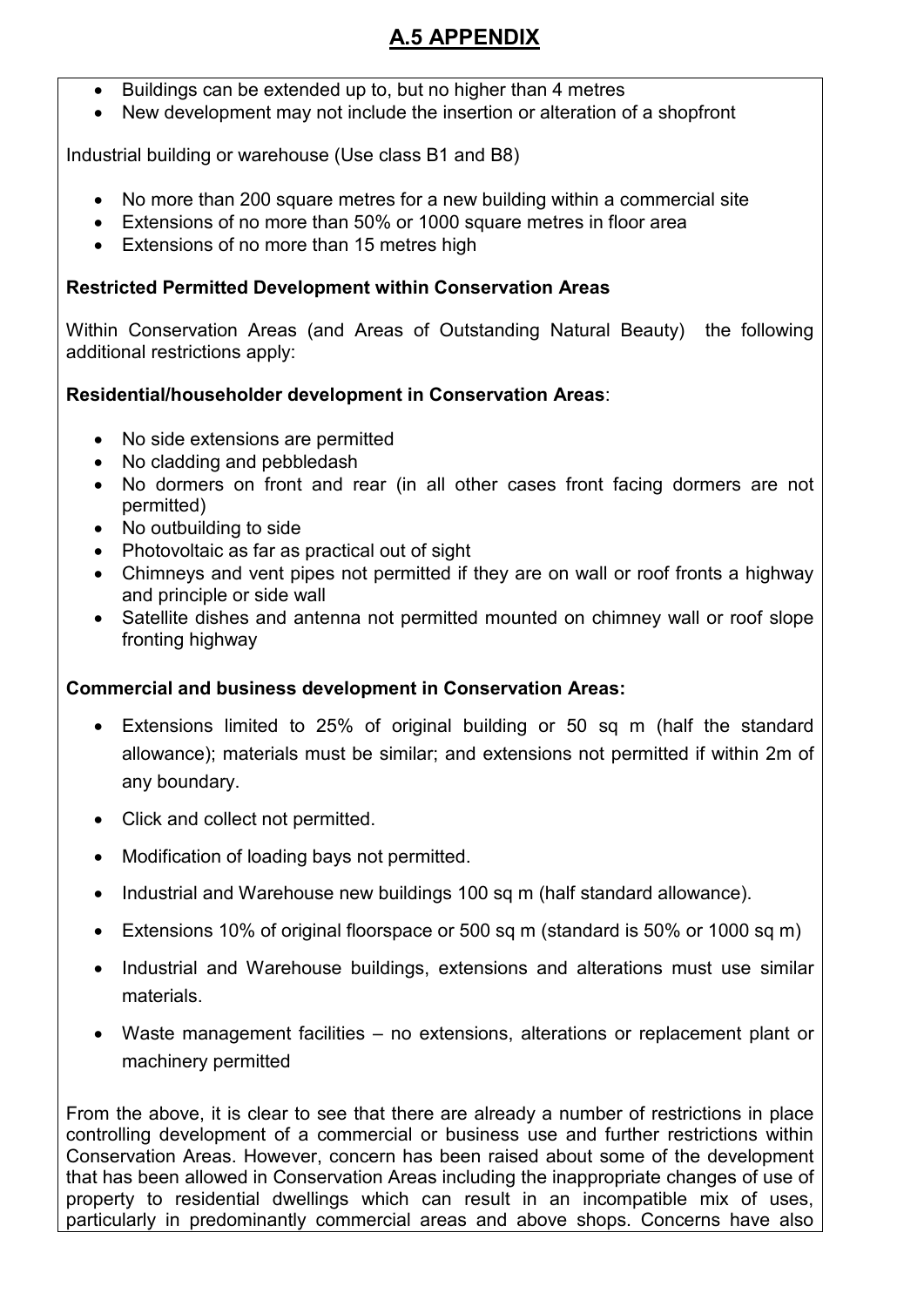been raised over changes of use to residential dwellings that provide substandard levels of private amenity space and those changes of agricultural buildings in the countryside which can negatively impact on the character of the area. The inability to secure financial contributions from permitted developments for infrastructure such as children's play areas was also of concern. As was changes in Conservation Areas that can impact on the character and setting of listed buildings.

### **Permitted Development Change of Use to Dwellings**

The General Permitted Development Order also allows (in Part 3) the change of use from specific buildings and uses to residential dwellings without the need for planning permission, but subject to a simpler 'Prior Notification' process. from the following are permitted to change to residential dwellings:

- Small HMOs
- Retail and betting shops
- Amusement arcade and casino
- Offices
- Storage and distributionB1(c)
- Agricultural(see below)

Also within the GPDO (Part 20) there is an allowance for new dwellinghouses to be constructed above flats without planning permission. It is worth noting that all of these permitted changes have certain conditions, size thresholds and restrictions attached.

Subject to a number of conditions and restrictions, agricultural buildings and land within their curtilage may convert to a use falling within Class C3 of the Schedule to the Use Classes Order 1987 (dwelling houses). These conditions and restrictions are set out in Class Q of Part 3 of Schedule 2 of the Town and Country Planning (General Permitted Development) (England) Order 2015 as amended.

The right allows for a maximum number for the following types of houses:

- up to 3 larger homes, to be greater than 100 square metres in floor area, and within an overall floorspace of 465 square metres in total; or
- up to 5 smaller homes each no greater than 100 square metres; or
- Up to 5 homes comprising a mixture of larger and smaller homes, with neither exceeding the thresholds for each type of home.

The right requires that for larger homes each of the 3 homes has to be larger than 100 square metres in residential use and allows for up to 1 home of 465 square metres in residential use. For smaller homes the right requires that a home can have no more than 100 square metres of floor space in residential use. Development of dwelling houses other than those defined as "larger" or "smaller" is not allowed under Class Q. In calculating the number of new homes allowed under the right any existing homes within the established agricultural unit not granted permission under Class Q should be discounted.

### **Article 4 Directions**

An 'Article 4 Direction' is a direction under article 4 of the General Permitted Development Order which enables the Secretary of State or the local planning authority to withdraw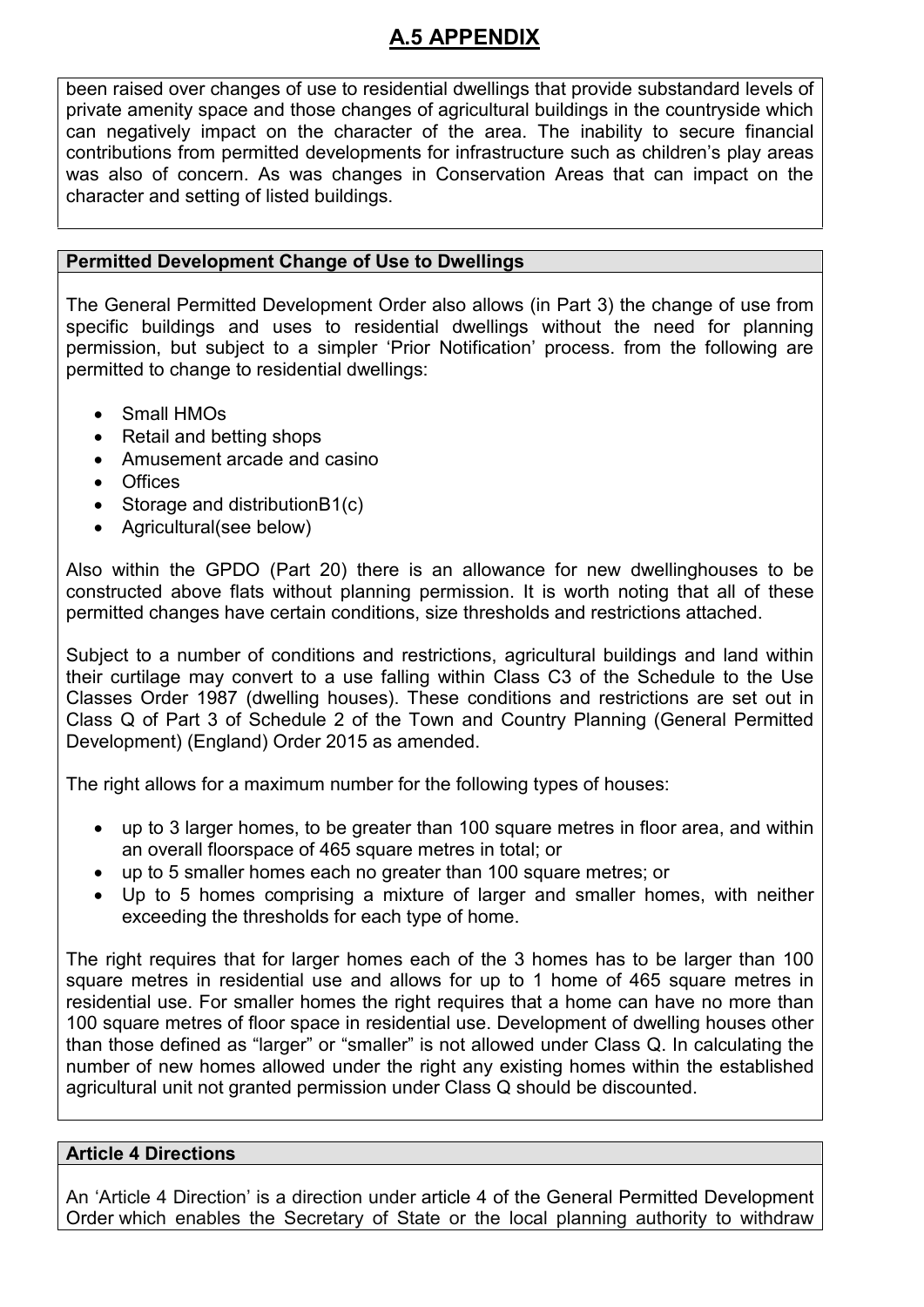specified permitted development rights across a defined area. An article 4 direction cannot be used to restrict changes between uses in the same use class of the Use Classes Order, but it can restrict and require planning permission to be sought for certain types of development that would otherwise be permitted.

The National Planning Policy Framework advises that all article 4 directions should be applied in a measured and targeted way. They should be based on robust evidence, and apply to the smallest geographical area possible.

Provided that there is clear justification for both its purpose and extent, an article 4 direction can:

- remove specified permitted development rights related to operational development or change of use
- remove permitted development rights with temporary or permanent effect

Where an article 4 direction relates to a change from non-residential use to residential use, it should be limited to situations where an article 4 direction is necessary to avoid wholly unacceptable adverse impacts. In other cases, article 4 directions should be limited to situations where it is necessary to protect local amenity or the well-being of the area.

The potential harm that the article 4 direction is intended to address will need to be clearly identified and demonstrated, and there will need to be a particularly strong justification for the withdrawal of permitted development rights relating to:

- a wide area (eg those covering a large proportion of or the entire area of a local planning authority, National Park or Area of Outstanding National Beauty)
- an area extending beyond the essential core of a primary shopping area
- Agriculture and forestry development. Article 4 directions related to agriculture and forestry will need to demonstrate that permitted development rights pose a serious threat to areas or landscapes of exceptional beauty
- cases where prior approval powers are available to control permitted development
- the installation of microgeneration equipment

At present the Council has a number of Article 4 Directions in place throughout the District. These include:

- A number of roads in Mistley where rights have been withdrawn for windows, doors, rendering, painting and the erection of porches
- In Jaywick extensions and alterations to houses and alterations to the roof have been withdrawn
- And District-wide rights for the conversion to HMOs have been withdrawn.

## **Consequences for imposing further Article 4 Directions in the District**

As can be seen above, the use of Article 4 Directions can only be used in very specific circumstances with strong justification. Taking each of the use cases in turn, Officers have the following considerations: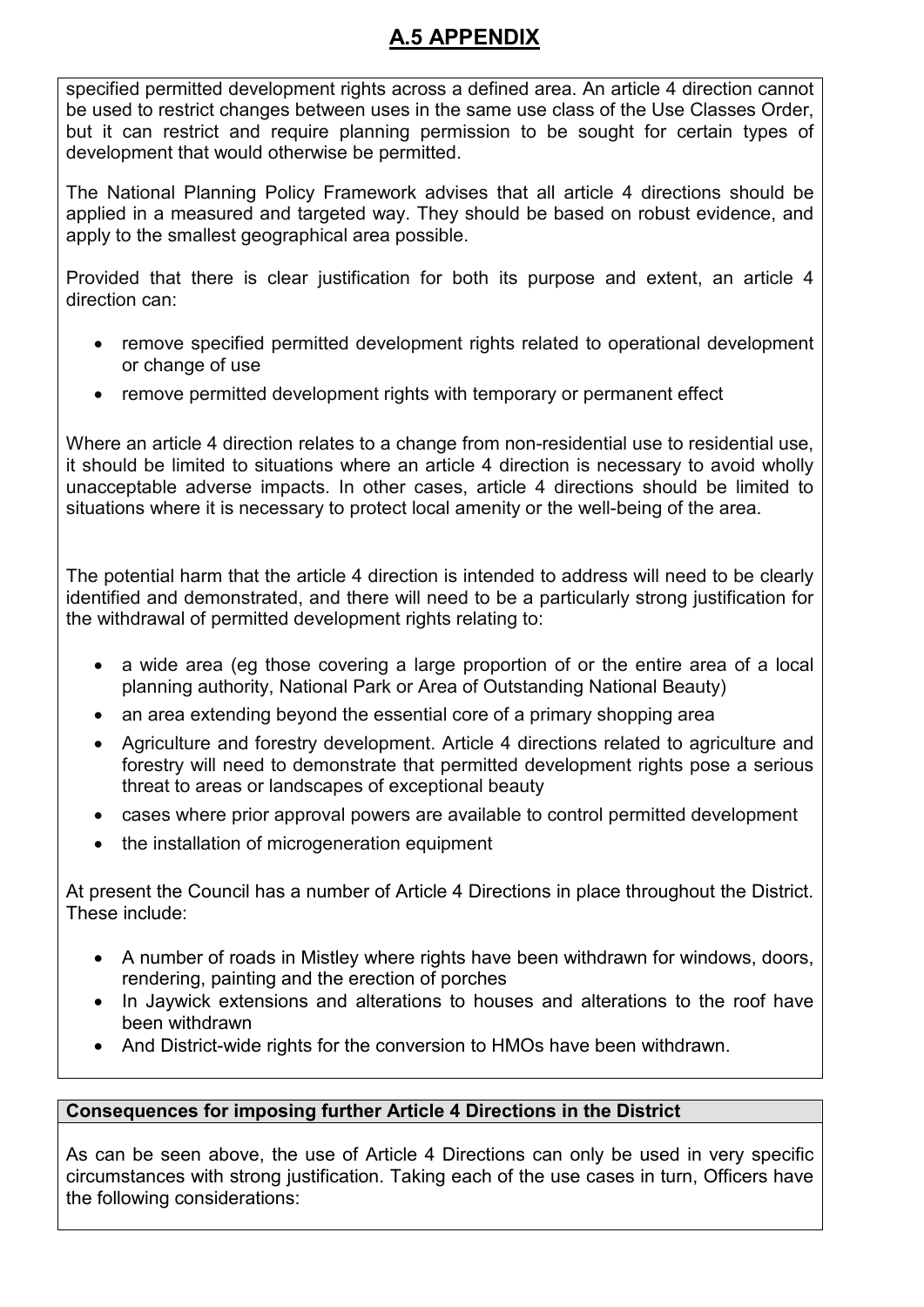## **Removing Permitted Development Rights for Conversion to Dwellings**

The Government is clear that it intends to significantly boost the supply of new homes in the coming years. A key part of this is to allow changes of use without full planning permission for agricultural buildings and for certain uses (see above).

Officers consider that, to restrict conversion of agricultural outbuildings would require an Article 4 Direction to apply across a wide area (covering all land within the District) – which is unlikely to be supported by the Secretary of State. No serious threat to landscape character has been identified and the prior approval regime can control these impacts. Given that a large part of the District and the large part of the country is a rural area to which these permitted development rights apply and that the material harm caused by this form of development is generally low, Officers believe it would be unlikely that the Secretary of State would agree to a direction. For the reasons given above, your Officers do not consider that using Article 4 Directions to control this kind of development would be appropriate.

Similarly, for the other uses which can change to dwellings, no serious justification has been given as to the harm caused and where the specific locations are in the District. In both kinds of conversions, Officers would need more detail to recommend the use of an Article 4 Direction to Members.

This all being said, it is understood that these changes of use under permitted development are not very common in the District. But if Members would like, Officers are happy to look into how common this is and assess what kind of developments are being allowed through the Prior Notification route.

### **Restricting Permitted Development Rights in Conservation Areas**

Within the adopted Heritage Strategy, one of the recommendations to preserve the heritage of the District is for Officers to investigate its powers using Article 4 Directions. Moreover, within the Conservation Area Management Plans taken to Planning Policy and Local Plan Committee in October, there were also recommendations for Officers to consider the use of Article 4 Directions, specifically to control the inversion of windows and doors and shopfront design.

Should Members wish, Officers could investigate stricter controls within Conservation Areas using Article 4 Directions. It is recommended that once each of the Conservation Area Appraisals returns from public consultation, Officers explore this in more detail. This approach is recommended as it is likely that the boundary of Conservation Areas will change and the boundary for any new Article 4 Direction should reflect the most up-to-date Conservation Area boundary.

### **Restricting Permitted Development Rights in Town Centres**

Members will recall that a Committee report was brought before you recently which highlighted the Government's recent rethink of town centre uses. This involved the implementation of a new 'Class E' planning use class which brings together a number of traditionally town centre uses and also allows the permitted change of some of these uses to residential. The Government are attempting here to provide more flexibility to town centre uses. Officers consider that there is no strong justification to tighten these rights and in any event, this approach would not be supported by Government.

## **Further Considerations**